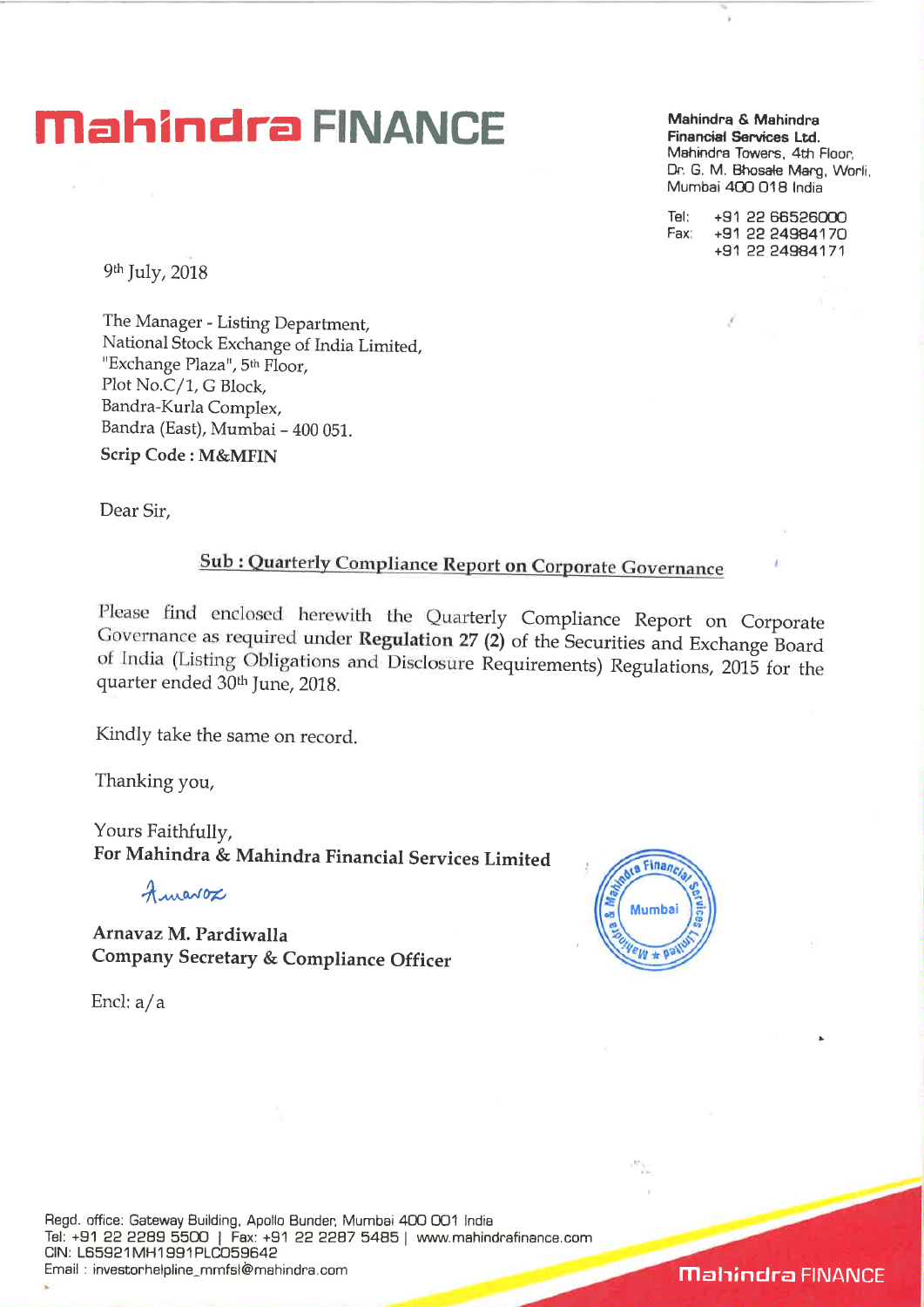## **Compliance Report on Corporate Governance**

*(Pursuant to Regulation* **27(2)** *of Securities and Exchange Board of India (Listing Obligations and Disclosure Requirements) Regulations, 2015)* 

- **1. Name of Listed Entity : Mahindra & Mahindra Financial Services Limited**
- **2. Quarter ending**
- 

| I. Composition of Board of Directors |                                |                                  |                                                                                           |                                                              |                                            |                                                                                       |                                                                                                                                    |                                                                                                                                                                    |
|--------------------------------------|--------------------------------|----------------------------------|-------------------------------------------------------------------------------------------|--------------------------------------------------------------|--------------------------------------------|---------------------------------------------------------------------------------------|------------------------------------------------------------------------------------------------------------------------------------|--------------------------------------------------------------------------------------------------------------------------------------------------------------------|
| <b>Title</b><br>(Mr)<br>Ms.)         | Name of the<br><b>Director</b> | PAN & DIN                        | Category<br>(Chairperson/<br>Executive/<br>Non-<br>Executive/<br>Independent/<br>Nominee) | Date of<br>Appointment in<br>the current term /<br>cessation | <b>Tenure</b>                              | No. of<br>Directorship<br>in listed<br>entities<br>including<br>this listed<br>entity | Number of<br>memberships<br>in Audit/<br><b>Stakeholders</b><br>Relationship<br>Committee(s)<br>including<br>this listed<br>entity | No. of post of<br>Chairperson<br>in Audit/<br><b>Stakeholders</b><br>Relationship<br>Committee(s)<br>held in listed<br>entities<br>including this<br>listed entity |
| Mr.                                  | Dhananjay Mungale              | PAN: AADPM4264H<br>DIN:00007563  | Chairperson/<br>Non-<br>Executive/<br>Independent                                         | 24-07-2014                                                   | 5 years with<br>effect from<br>24-07-2014. | 5                                                                                     | 5                                                                                                                                  | $\overline{2}$                                                                                                                                                     |
| Mr.                                  | Manohar G. Bhide               | PAN: ABBPB2711K<br>DIN:00001826  | Non-<br>Executive/<br>Independent                                                         | 24-07-2014                                                   | 5 years with<br>effect from<br>24-07-2014. | $\overline{2}$                                                                        | $\overline{2}$                                                                                                                     | $\mathbf{1}$                                                                                                                                                       |
| Mr.                                  | Piyush Mankad                  | PAN: AEDPM7042R<br>DIN: 00005001 | Non-<br>Executive/<br>Independent                                                         | 24-07-2014                                                   | 5 years with<br>effect from<br>24-07-2014. | 3                                                                                     | 2                                                                                                                                  | $\mathbf{1}$                                                                                                                                                       |
| Mr.                                  | Chandrashekhar B.<br>Bhave     | PAN: AADPB6164B<br>DIN: 00059856 | Non-<br>Executive/<br>Independent                                                         | 03-02-2015                                                   | 5 years with<br>effect from<br>03-02-2015. | 3                                                                                     | $\mathbf{1}$                                                                                                                       | $\overline{2}$                                                                                                                                                     |



1

 $\mathbf{r}$ 

r The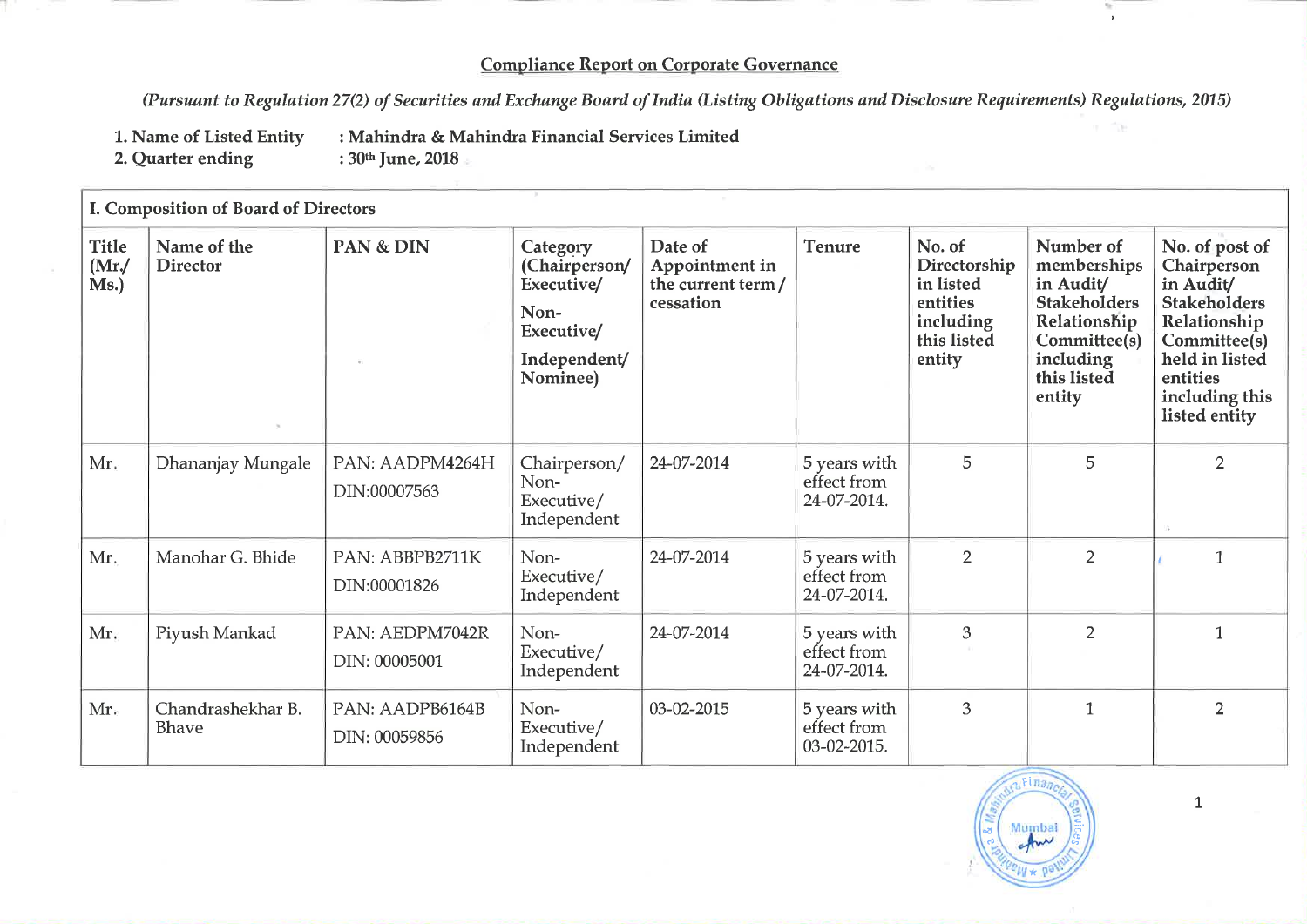| <b>Title</b><br>(Mr)<br>Ms.) | Name of the<br><b>Director</b> | PAN & DIN                        | Category<br>(Chairperson/<br>Executive/<br>Non-<br>Executive/<br>Independent/<br>Nominee) | Date of<br>Appointment in<br>the current term/<br>cessation | <b>Tenure</b>                              | No. of<br>Directorship<br>in listed<br>entities<br>including<br>this listed<br>entity | Number of<br>memberships<br>in Audit/<br><b>Stakeholders</b><br>Relationship<br>Committee(s)<br>including<br>this listed<br>entity | No. of post of<br>Chairperson<br>in Audit/<br><b>Stakeholders</b><br>Relationship<br>Committee(s)<br>held in listed<br>entities<br>including this<br>listed entity |
|------------------------------|--------------------------------|----------------------------------|-------------------------------------------------------------------------------------------|-------------------------------------------------------------|--------------------------------------------|---------------------------------------------------------------------------------------|------------------------------------------------------------------------------------------------------------------------------------|--------------------------------------------------------------------------------------------------------------------------------------------------------------------|
| Mrs.                         | Rama Bijapurkar                | PAN: AADPB9849D<br>DIN: 00001835 | Non-<br>Executive/<br>Independent                                                         | 24-07-2014                                                  | 5 years with<br>effect from<br>24-07-2014. | $\overline{4}$                                                                        | 2                                                                                                                                  | $\binom{2}{3}$                                                                                                                                                     |
| Mr.                          | V. S. Parthasarathy            | PAN: AADPV5236G<br>DIN:00125299  | Non-<br>Executive/<br>Non-<br>Independent                                                 | 24-07-2014                                                  |                                            | 3                                                                                     | 6                                                                                                                                  | $\mathbf{1}$                                                                                                                                                       |
| Mr.                          | Anish Shah                     | PAN: AACPS2427B<br>DIN: 02719429 | Non-<br>Executive/<br>Non-<br>Independent                                                 | 18-03-2016                                                  |                                            | $\overline{2}$                                                                        | $\overline{2}$                                                                                                                     | $\theta$                                                                                                                                                           |



 $\rightarrow$   $\pm$ 

2

 $\frac{\omega_{\rm c}}{2}$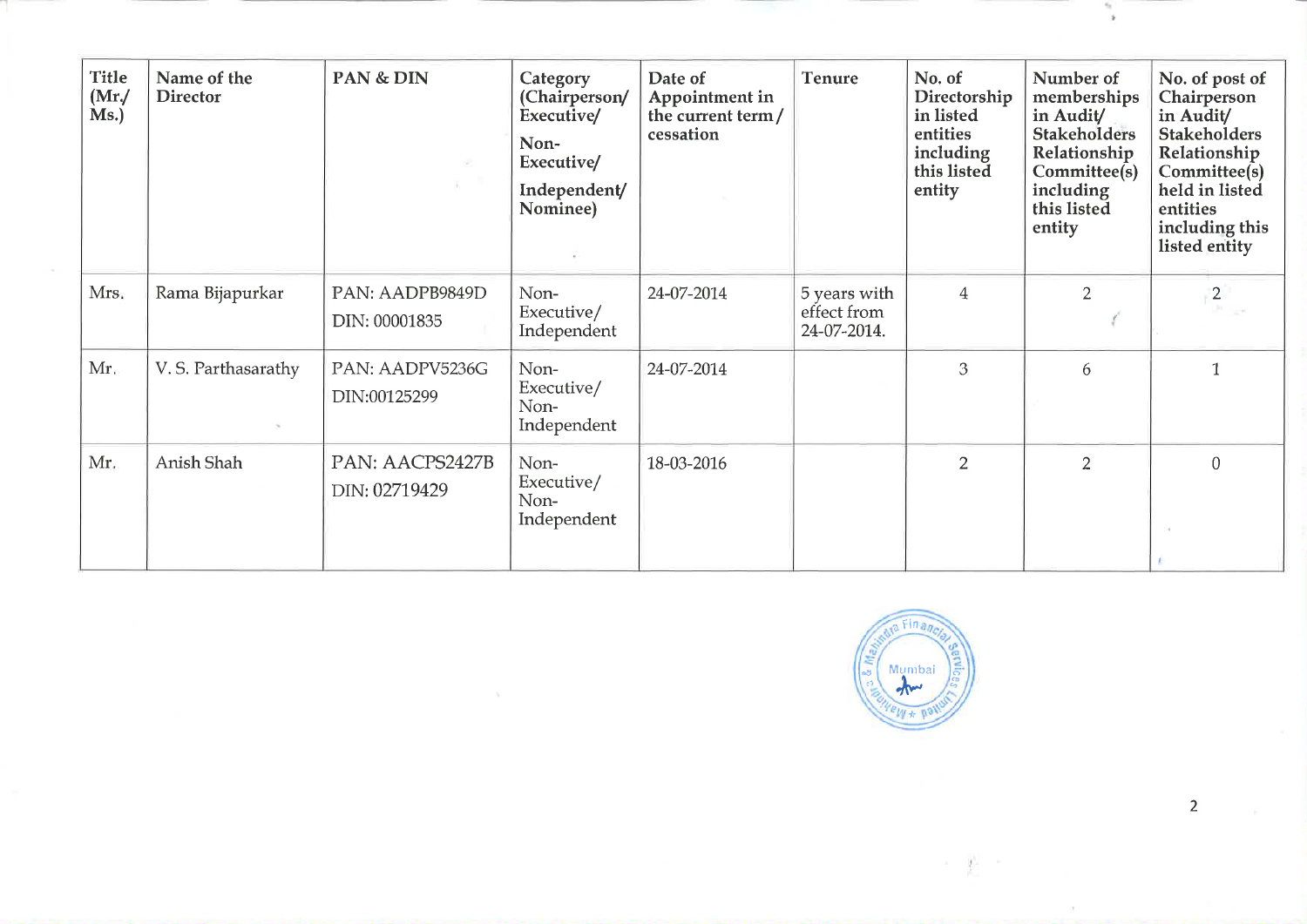| <b>Title</b><br>(Mr)<br>Ms.) | Name of the Director | PAN & DIN                           | Category<br>(Chairperson/<br>Executive/<br>Non-<br>Executive/<br>Independent/<br>Nominee) | Date of<br>Appointment in<br>the current term/<br>cessation | <b>Tenure</b> | No. of<br>Directorship<br>in listed<br>entities<br>including<br>this listed<br>entity | Number of<br>memberships<br>in Audit/<br><b>Stakeholders</b><br>Relationship<br>Committee(s)<br>including<br>this listed<br>entity | No. of post of<br>Chairperson<br>in Audit/<br><b>Stakeholders</b><br>Relationship<br>Committee(s)<br>held in listed<br>entities<br>including this<br>listed entity |
|------------------------------|----------------------|-------------------------------------|-------------------------------------------------------------------------------------------|-------------------------------------------------------------|---------------|---------------------------------------------------------------------------------------|------------------------------------------------------------------------------------------------------------------------------------|--------------------------------------------------------------------------------------------------------------------------------------------------------------------|
| Mr.                          | Ramesh Iyer          | PAN:<br>AAAPI6054Q<br>DIN: 00220759 | Executive                                                                                 | 30-04-2016                                                  |               | $\overline{2}$                                                                        | 3                                                                                                                                  | $\overline{0}$                                                                                                                                                     |
| Mr.                          | V. Ravi              | PAN:<br>ABKPV6883B<br>DIN: 00307328 | Executive                                                                                 | 25-07-2015                                                  |               | $\overline{2}$                                                                        | $\overline{\mathbf{4}}$                                                                                                            | $\mathbf{0}$<br>$\sim$                                                                                                                                             |



 $\frac{a_1}{2}$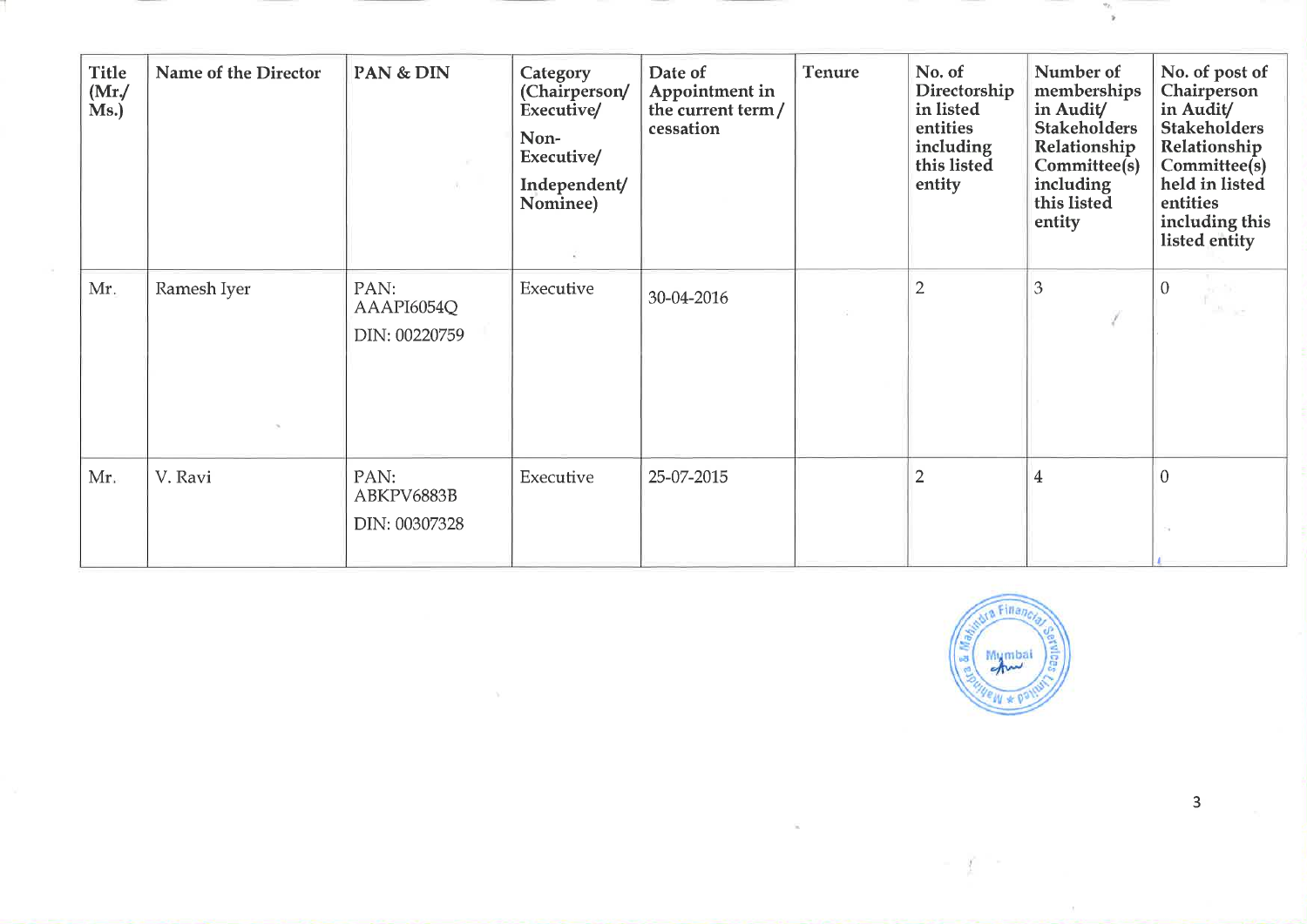| <b>Name of Committee</b>                 | <b>Name of Committee Members</b>   | Category (Chairperson/Executive/<br>Non-Executive/Independent/Nominee) |
|------------------------------------------|------------------------------------|------------------------------------------------------------------------|
| 1. Audit Committee                       | Mr. Chandrashekhar B. Bhave<br>i.  | Chairperson-Non-Executive-Independent                                  |
|                                          | Mr. Dhananjay Mungale<br>ii.       | Non-Executive-Independent                                              |
|                                          | Mr. Manohar G. Bhide<br>iii.       | Non-Executive-Independent                                              |
|                                          | Mrs. Rama Bijapurkar<br>iv.        | Non-Executive-Independent                                              |
|                                          | Mr. Piyush Mankad<br>v.            | Non-Executive-Independent                                              |
|                                          | Mr. V. S. Parthasarathy<br>vi.     | Non-Executive Non-Independent                                          |
|                                          | vii. Mr. Anish Shah                | Non-Executive Non-Independent                                          |
| 2. Nomination and Remuneration Committee | i. Mr. Piyush Mankad               | Chairperson-Non-Executive-Independent                                  |
|                                          | Mr. Manohar G. Bhide<br>ii.        | Non-Executive -Independent                                             |
|                                          | Mr. Dhananjay Mungale<br>iii.      | Non-Executive-Independent                                              |
|                                          | Mr. Chandrashekhar B. Bhave<br>iv. | Non-Executive-Independent                                              |
|                                          | Mr. V. S. Parthasarathy<br>V.      | Non-Executive Non-Independent                                          |
| 3. Risk Management Committee             | Mr. Chandrashekhar B. Bhave<br>i.  | Chairperson-Non-Executive-Independent                                  |
|                                          | Mr. Manohar G. Bhide<br>ii.        | Non-Executive-Independent                                              |
|                                          | Mrs. Rama Bijapurkar<br>iii.       | Non-Executive-Independent                                              |
|                                          | Mr. Dhananjay Mungale<br>IV.       | Non-Executive-Independent                                              |
|                                          | Mr. Piyush Mankad<br>V.            | Non-Executive-Independent                                              |
|                                          | Mr. V. S. Parthasarathy<br>Vİ.     | Non-Executive Non-Independent                                          |
| 4. Stakeholders Relationship Committee   | i. Mrs. Rama Bijapurkar            | Chairperson-Non-Executive-Independent                                  |
|                                          | Mr. Manohar G. Bhide<br>ii.        | Non-Executive-Independent                                              |
|                                          | Mr. Ramesh Iyer<br>iii.            | Executive                                                              |
|                                          | Mr. V. Ravi<br>iv.                 | Executive                                                              |



 $\tau_{\rm ff}$  $\tilde{y}$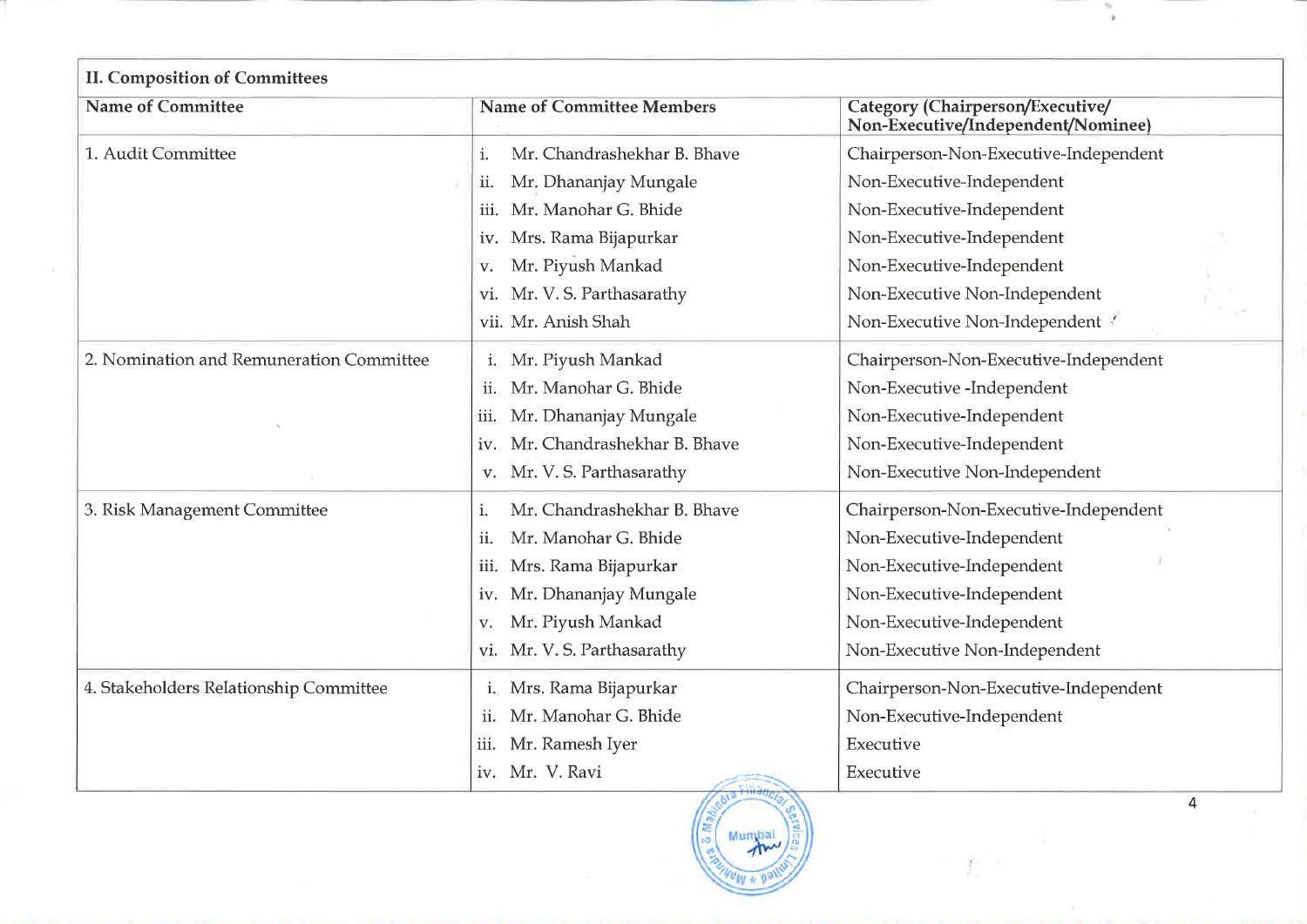| III. Meeting of Board of Directors                              |                                                        |                                                                         |  |  |  |  |
|-----------------------------------------------------------------|--------------------------------------------------------|-------------------------------------------------------------------------|--|--|--|--|
| Date(s) of Meeting (if any) in the previous<br>quarter          | Date(s) of Meeting (if any) in the relevant<br>quarter | Maximum gap between any two consecutive meetings<br>(in number of days) |  |  |  |  |
| 24 <sup>th</sup> January, 2018 and 16 <sup>th</sup> March, 2018 | $\vert$ 25 <sup>th</sup> April, 2018                   | 50 days and 39 days.                                                    |  |  |  |  |

| <b>IV. Meeting of Committees</b>                               |                                                |                                                                            |                                                                        |
|----------------------------------------------------------------|------------------------------------------------|----------------------------------------------------------------------------|------------------------------------------------------------------------|
| Date(s) of meeting of the committee<br>in the relevant quarter | Whether requirement of<br>Quorum met (details) | Date(s) of meeting of the<br>committee in the previous<br>quarter          | Maximum gap between any two<br>consecutive meetings in number of days* |
| Audit Committee: 25th April, 2018                              | Yes                                            | Audit Committee: 24th January,<br>2018 and 15 <sup>th</sup> February, 2018 | 68 days and 21 days.                                                   |

| V. Related Party Transactions                                                                             |                               |  |  |  |
|-----------------------------------------------------------------------------------------------------------|-------------------------------|--|--|--|
| Subject                                                                                                   | Compliance status (Yes/No/NA) |  |  |  |
| Whether prior approval of Audit Committee obtained                                                        | Yes                           |  |  |  |
| Whether Shareholder approval obtained for material RPT                                                    | Not Applicable                |  |  |  |
| Whether details of RPT entered into pursuant to omnibus approval have<br>been reviewed by Audit Committee | Yes                           |  |  |  |



5

 $\epsilon_{\rm K}$  $\bar{\mathbf{x}}$